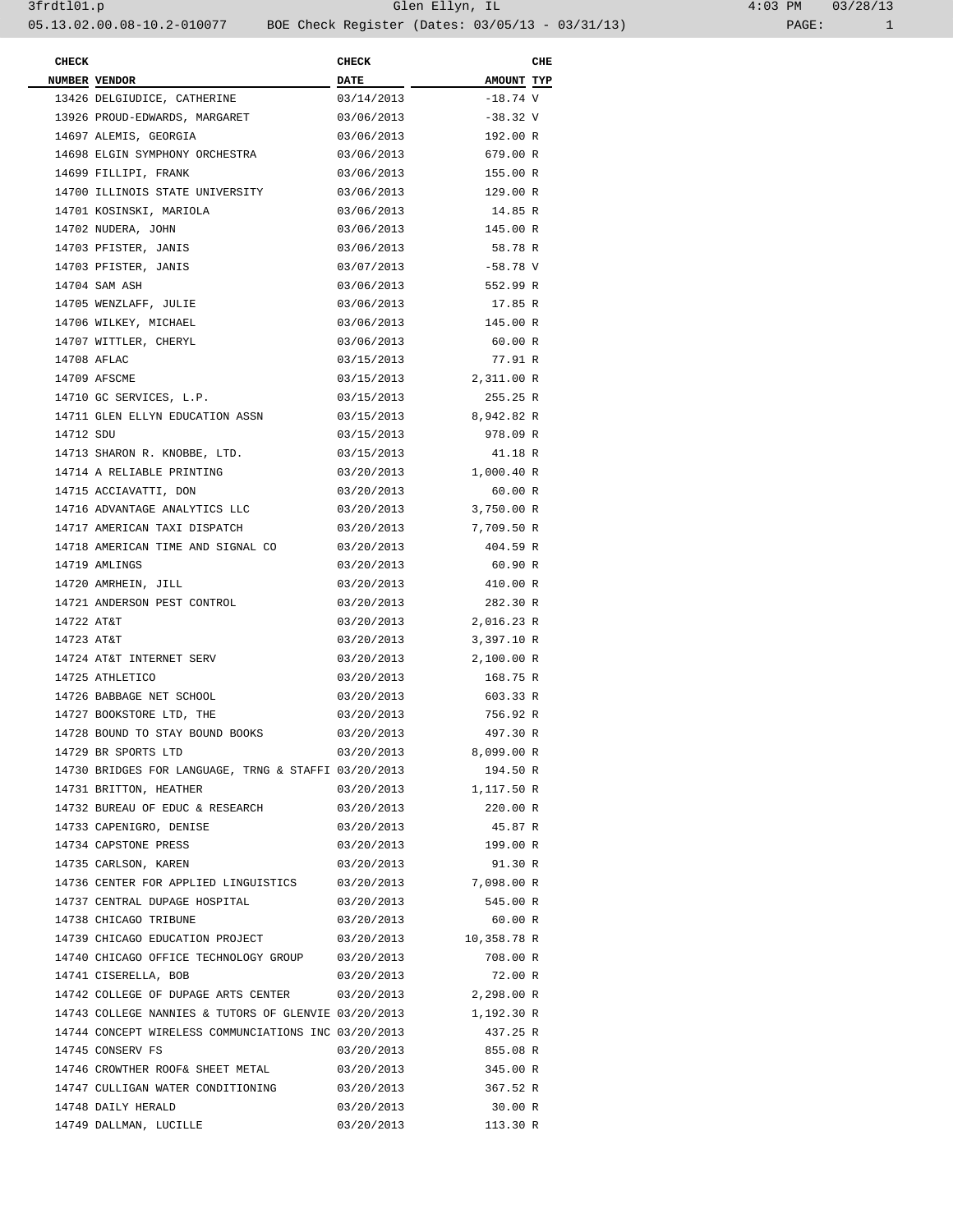| $4:03$ PM |       | 03/28/13 |
|-----------|-------|----------|
|           | PAGE: |          |

| <b>CHECK</b> |                                                                              | <b>CHECK</b> |                         | CHE |
|--------------|------------------------------------------------------------------------------|--------------|-------------------------|-----|
|              | <b>NUMBER VENDOR</b>                                                         | <b>DATE</b>  | <b>AMOUNT TYP</b>       |     |
|              | 14750 DATAKEEPER TECHNOLOGIES                                                | 03/20/2013   | 350.00 R                |     |
|              | 14751 DI SALVO, JOE                                                          | 03/20/2013   | 120.00 R                |     |
|              | 14752 DIVERSIFIED OFFICE CLEANING SERV IN 03/20/2013<br>14753 DP SYSTEMS INC |              | 889.00 R                |     |
|              |                                                                              | 03/20/2013   | 25.44 R                 |     |
|              | 14754 DUPAGE ROE                                                             | 03/20/2013   | 3,700.00 R              |     |
|              | 14755 DUPAGE SECURITY SOLUTIONS INC                                          | 03/20/2013   | 1,300.95 R              |     |
| 14756 EAI    |                                                                              | 03/20/2013   | 262.57 R                |     |
|              | 14757 IMAGINE EASY SOLUTIONS INC                                             | 03/20/2013   | 171.90 R                |     |
|              | 14758 ELIM CHRISTIAN SERVICES                                                | 03/20/2013   | 5,403.32 R              |     |
|              | 14759 FEDERAL EXPRESS<br>14760 FGM ARCHITECTS-ENGINEERS                      | 03/20/2013   | 206.93 R<br>16,850.00 R |     |
|              |                                                                              | 03/20/2013   |                         |     |
|              | 14761 FIGLIULO & SILVERMAN                                                   | 03/20/2013   | 2,250.00 R              |     |
|              | 14762 FLINN SCIENTIFIC INC                                                   | 03/20/2013   | 226.10 R                |     |
|              | 14763 FOLLETT LIBRARY RESOURCES                                              | 03/20/2013   | 7,851.87 R              |     |
|              | 14764 FOLLETT SOFTWARE COMPANY                                               | 03/20/2013   | 6,408.55 R              |     |
|              | 14765 FRANCZEK RADELET & ROSE                                                | 03/20/2013   | 19,578.60 R             |     |
|              | 14766 GEN MOVE                                                               | 03/20/2013   | 325.95 R                |     |
|              | 14767 GILL, PATRICIA                                                         | 03/20/2013   | 448.89 R                |     |
|              | 14768 GLENOAKS THERAPEUTIC DAY SCHL                                          | 03/20/2013   | 3,149.44 R              |     |
|              | 14769 HATSKO, AKSANA                                                         | 03/20/2013   | 25.00 R                 |     |
|              | 14770 HEINEMANN                                                              | 03/20/2013   | 198.00 R                |     |
|              | 14771 HOUGHTON MIFFLING RECEIVABLES CO LL 03/20/2013                         |              | 562.65 R                |     |
|              | 14772 HURT, MARCIA                                                           | 03/20/2013   | 60.00 R                 |     |
|              | 14773 ICE MOUNTAIN SPRING WATER                                              | 03/20/2013   | 56.91 R                 |     |
|              | 14774 ILLINOIS CENTRAL SCHOOL BUS                                            | 03/20/2013   | 82,339.27 R             |     |
|              | 14775 KAGAN & GAINES INC                                                     | 03/20/2013   | 1,661.90 R              |     |
|              | 14776 KONICA MINOLTA BUSINESS SOLUTIONS 03/20/2013                           |              | 792.75 R                |     |
|              | 14777 LAB AIDS INC                                                           | 03/20/2013   | 104.20 R                |     |
|              | 14778 LIGHTSPEED SYSTEMS                                                     | 03/20/2013   | 2,500.00 R              |     |
|              | 14779 LITTLE FRIENDS INC                                                     | 03/20/2013   | 4,583.68 R              |     |
|              | 14780 LOCALGOVNEWS.ORG                                                       | 03/20/2013   | 600.00 R                |     |
|              | 14781 MACGILL & CO, WM V                                                     | 03/20/2013   | 1,151.51 R              |     |
|              | 14782 MACNEAL SCHOOL                                                         | 03/20/2013   | 3,822.42 R              |     |
|              | 14783 MAIL N STUFF                                                           | 03/20/2013   | 1,035.36 R              |     |
|              | 14784 MARQUARDT SCHOOL DISTRICT 15                                           | 03/20/2013   | 69,103.96 R             |     |
|              | 14785 MAXON, KATHLEEN                                                        | 03/20/2013   | 15.78 R                 |     |
|              | 14786 MENARDS                                                                | 03/20/2013   | 34.47 R                 |     |
|              | 14787 METRO PROFESSIONAL PRODUCTS                                            | 03/20/2013   | 0.00C                   |     |
|              | 14788 METRO PROFESSIONAL PRODUCTS                                            | 03/20/2013   | 12,467.06 R             |     |
|              | 14789 MUSIC PRODUCTS INC                                                     | 03/20/2013   | 144.96 R                |     |
|              | 14790 NASCO                                                                  | 03/20/2013   | 86.51 R                 |     |
| 14791 NCTM   |                                                                              | 03/20/2013   | 750.00 R                |     |
|              | 14792 NORTHERN ILLINOIS GAS                                                  | 03/20/2013   | 3,640.73 R              |     |
|              | 14793 NORTHERN ILLINOIS GAS                                                  | 03/20/2013   | 1,003.21 R              |     |
|              | 14794 OFFICE DEPOT                                                           | 03/20/2013   | 0.00C                   |     |
|              | 14795 OFFICE DEPOT                                                           | 03/20/2013   | 1,846.48 R              |     |
|              | 14796 ORIENTAL TRADING CO                                                    | 03/20/2013   | 187.72 R                |     |
|              | 14796 ORIENTAL TRADING CO                                                    | 03/21/2013   | $-187.72$ V             |     |
|              | 14797 OTIS ELEVATOR INC                                                      | 03/20/2013   | 1,011.07 R              |     |
|              | 14798 PALADIUM ENTERPRISES                                                   | 03/20/2013   | 11,300.00 R             |     |
|              | 14799 PEARSON                                                                | 03/20/2013   | 39.80 R                 |     |
|              | 14800 PERMA-BOUND                                                            | 03/20/2013   | 723.66 R                |     |
|              | 14801 PFISTER, JANIS                                                         | 03/20/2013   | 20.46 R                 |     |
|              | 14802 PITNEY BOWES                                                           | 03/20/2013   | 1,848.00 R              |     |
|              | 14803 PREMIER                                                                | 03/20/2013   | 636.00 R                |     |
|              | 14804 PROUD-EDWARDS, MARGARET                                                | 03/20/2013   | 38.32 R                 |     |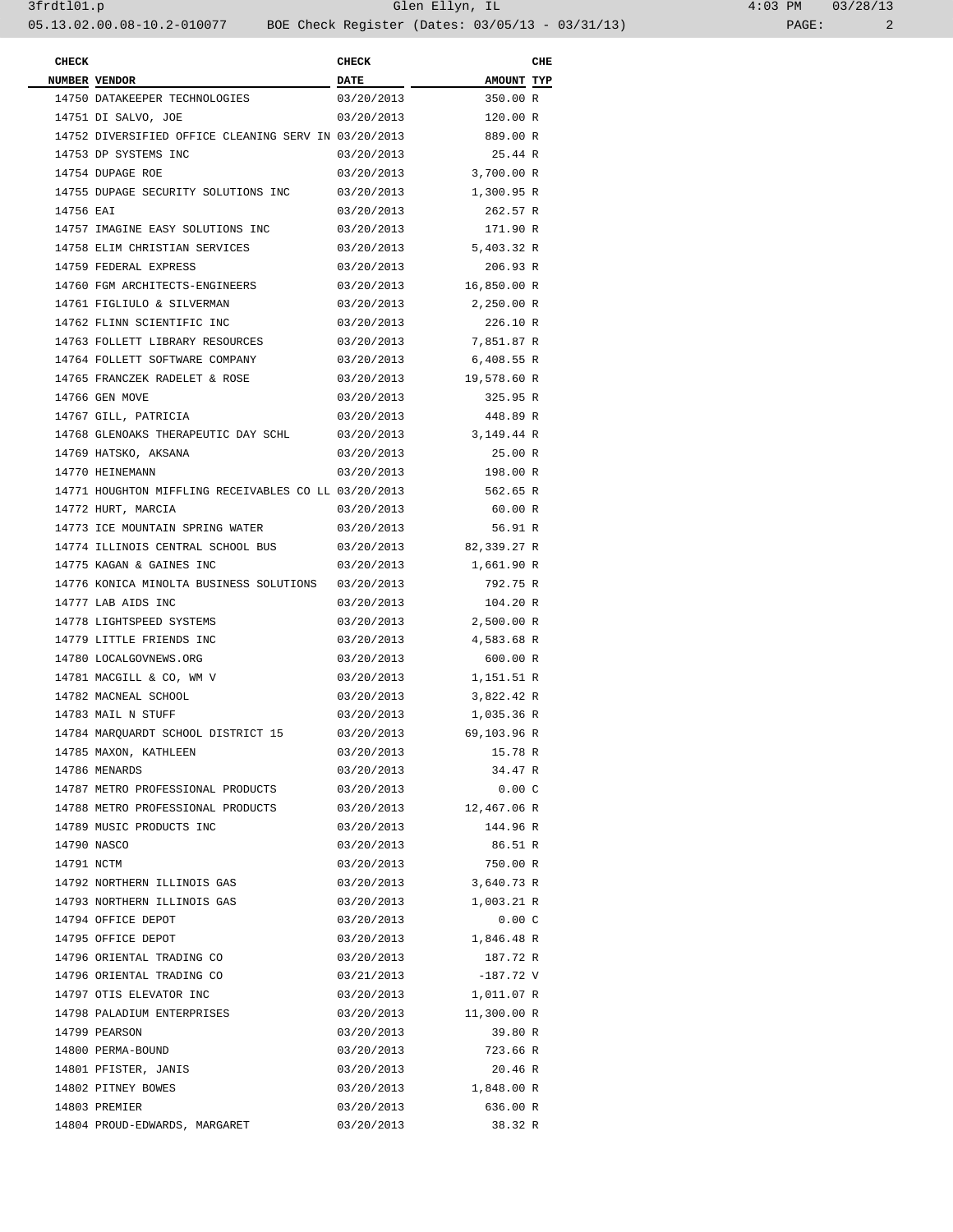| <b>CHECK</b> |                                        | <b>CHECK</b> |             | CHE |
|--------------|----------------------------------------|--------------|-------------|-----|
|              | NUMBER VENDOR                          | <b>DATE</b>  | AMOUNT TYP  |     |
|              | 14805 QUINLAN & FABISH MUSIC           | 03/20/2013   | 587.72 R    |     |
|              | 14806 RAYMOND GEDDES.COM               | 03/20/2013   | 199.84 R    |     |
|              | 14807 RBS ACTIVEWEAR                   | 03/20/2013   | 298.70 R    |     |
|              | 14808 REALLY GOOD STUFF INC            | 03/20/2013   | 55.64 R     |     |
|              | 14809 RODRIGUEZ, SARAH                 | 03/20/2013   | 286.56 R    |     |
|              | 14810 ROSCOE CO                        | 03/20/2013   | 935.98 R    |     |
|              | 14811 ROYAL PUBLISHING                 | 03/20/2013   | 115.00 R    |     |
|              | 14812 SAMPLES, KIRK                    | 03/20/2013   | 105.45 R    |     |
|              | 14813 SCHOENING, ROSE                  | 03/20/2013   | 110.00 R    |     |
|              | 14814 SCHOLASTIC INC                   | 03/20/2013   | 44.95 R     |     |
|              | 14815 SCHOLASTIC LIBRARY PUBLISHING    | 03/20/2013   | 10.19 R     |     |
|              | 14816 SCHOLASTIC MAGAZINES             | 03/20/2013   | 21.67 R     |     |
|              | 14817 SCHOOL DISTRICT OF WAUKESHA      | 03/20/2013   | 600.00 R    |     |
|              | 14818 SCHOOL SPECIALTY                 | 03/20/2013   | 0.00C       |     |
|              | 14819 SCHOOL SPECIALTY                 | 03/20/2013   | 1,793.27 R  |     |
|              | 14820 SCHREMP, BRIAN                   | 03/20/2013   | 113.22 R    |     |
|              | 14821 SCHWEIKHOFER, LINDA              | 03/20/2013   | 68.14 R     |     |
|              | 14822 SEAL OF ILLINOIS                 | 03/20/2013   | 3,851.49 R  |     |
|              | 14823 SEPTRAN INC                      | 03/20/2013   | 46,645.22 R |     |
|              | 14824 SHAW MEDIA                       | 03/20/2013   | 69.91 R     |     |
|              | 14825 SHEA, TERESA                     | 03/20/2013   | 318.62 R    |     |
|              | 14826 SKYWARD INC                      | 03/20/2013   | 900.00 R    |     |
|              |                                        |              |             |     |
|              | 14827 SOARING EAGLE ACADEMY            | 03/20/2013   | 21,549.90 R |     |
|              | 14828 SWATEK, LAURIE                   | 03/20/2013   | 102.46 R    |     |
|              | 14829 SWEETWATER                       | 03/20/2013   | 326.78 R    |     |
|              | 14830 THOMPSON-PASSINI, WENDY          | 03/20/2013   | 26.82 R     |     |
|              | 14831 TIGERDIRECT.COM                  | 03/20/2013   | 292.30 R    |     |
|              | 14832 1 TO 1 TUTOR                     | 03/20/2013   | 172.38 R    |     |
|              | 14833 TYCO INTEGRATED SECURITY LLC     | 03/20/2013   | 13,188.02 R |     |
|              | 14834 UNISOURCE GREAT LAKES            | 03/20/2013   | 4,665.80 R  |     |
|              | 14835 UNITED RADIO COMMUNICATIONS      | 03/20/2013   | 87.00 R     |     |
|              | 14836 US BANCORP EQUIPMENT FINANCE INC | 03/20/2013   | 5,138.46 R  |     |
|              | 14837 VAIL, KELLEY                     | 03/20/2013   | 13.99 R     |     |
|              | 14838 VANGUARD ENERGY SERVICES LLC     | 03/20/2013   | 15,830.69 R |     |
|              | 14839 VASILE, JENNIFER                 | 03/20/2013   | 311.47 R    |     |
|              | 14840 VERIZON WIRELESS                 | 03/20/2013   | 997.26 S    |     |
|              | 14841 VILLA PARK OFFICE EQUIP INC      | 03/20/2013   | 234.00 R    |     |
|              | 14842 VILLAGE OF GLEN ELLYN            | 03/20/2013   | 4,204.45 R  |     |
|              | 14843 WASZAK, JILL                     | 03/20/2013   | 65.59 R     |     |
|              | 14844 WENZLAFF, JULIE                  | 03/20/2013   | 16.38 R     |     |
|              | 14845 WEST MUSIC CO                    | 03/20/2013   | 357.55 R    |     |
|              | 14846 WORLDWIDE SPORT SUPPLY           | 03/20/2013   | 439.10 R    |     |
|              | 14847 XEROX CORP                       | 03/20/2013   | 0.00C       |     |
|              | 14848 XEROX CORP                       | 03/20/2013   | 2,274.30 R  |     |
|              | 14849 XPEDITE SYSTEMS INC              | 03/20/2013   | 100.00 R    |     |
|              | 14850 DELGIUDICE, CATHERINE            | 03/21/2013   | 18.74 R     |     |
|              | 14851 ORIENTAL TRADING CO              | 03/21/2013   | 168.98 R    |     |
|              | 14852 AFLAC                            | 03/29/2013   | 77.91 R     |     |
|              | 14853 AFSCME                           | 03/29/2013   | 2,321.64 R  |     |
|              | 14854 GC SERVICES, L.P.                | 03/29/2013   | 255.25 R    |     |
|              | 14855 GLEN ELLYN EDUCATION ASSN        | 03/29/2013   | 8,729.10 R  |     |
| 14856 SDU    |                                        | 03/29/2013   | 978.09 R    |     |
|              | 14857 SHARON R. KNOBBE, LTD.           | 03/29/2013   | 41.18 R     |     |
|              | 14858 BMO MASTERCARD                   | 03/28/2013   | 0.00C       |     |
|              | 14859 BMO MASTERCARD                   | 03/28/2013   | 0.00C       |     |
|              | 14860 BMO MASTERCARD                   | 03/28/2013   | 0.00C       |     |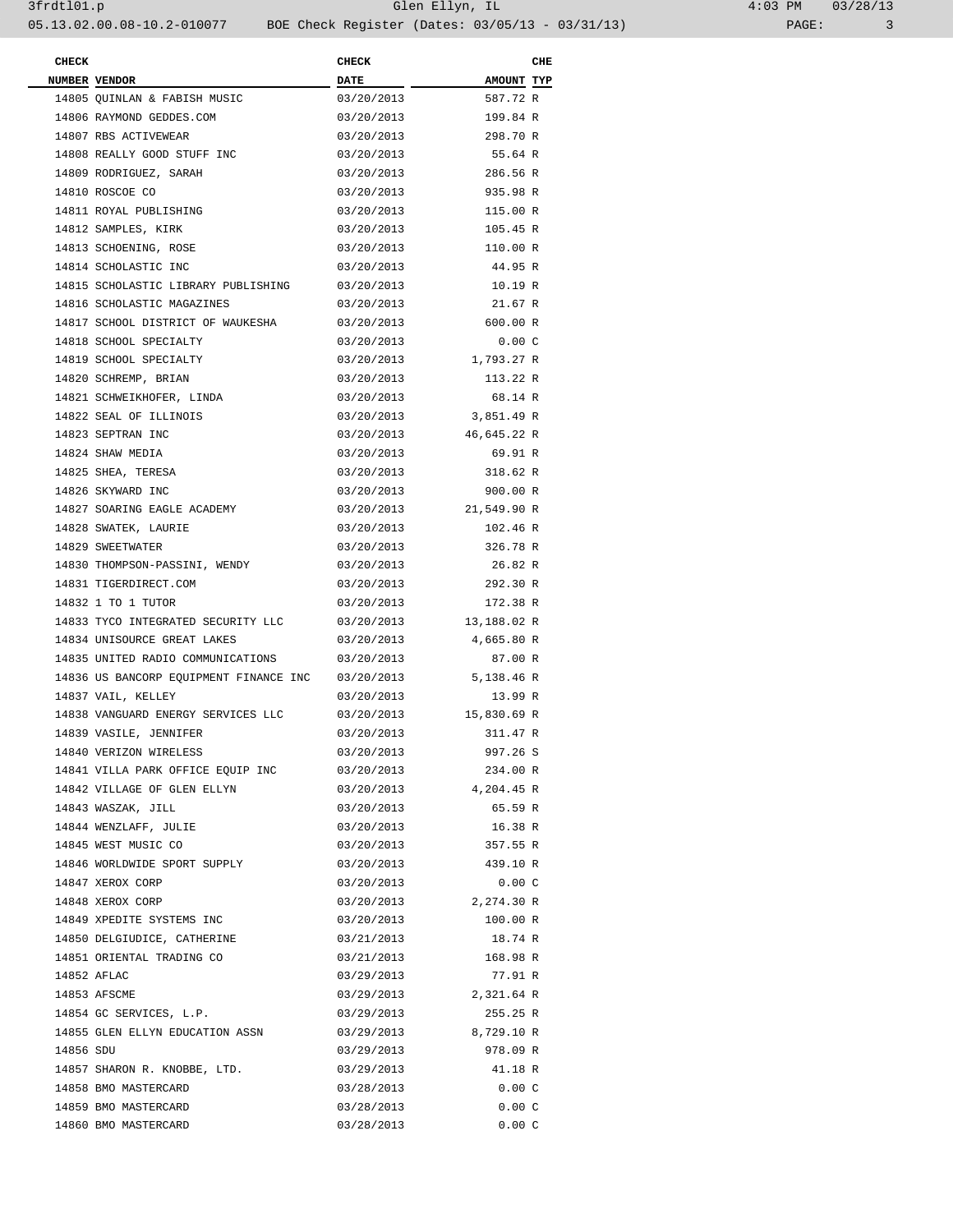| <b>CHECK</b>       |                                                                     | <b>CHECK</b> |                                   | CHE |
|--------------------|---------------------------------------------------------------------|--------------|-----------------------------------|-----|
|                    | NUMBER VENDOR                                                       | <b>DATE</b>  | AMOUNT TYP                        |     |
|                    | 14861 BMO MASTERCARD                                                | 03/28/2013   | $0.00\,$ C                        |     |
|                    | 14862 BMO MASTERCARD                                                | 03/28/2013   | 0.00C                             |     |
|                    | 14863 BMO MASTERCARD                                                | 03/28/2013   | 0.00C                             |     |
|                    | 14864 BMO MASTERCARD                                                | 03/28/2013   | 0.00C                             |     |
|                    | 14865 BMO MASTERCARD                                                | 03/28/2013   | 26,317.02 R                       |     |
|                    | 14866 BOWER, JOHN                                                   | 03/28/2013   | 238.04 R                          |     |
|                    | 14867 BRITTON, HEATHER                                              | 03/28/2013   | 250.00 R                          |     |
|                    | 14868 CHICAGO OFFICE TECHNOLOGY GROUP 03/28/2013                    |              | 1,562.00 R                        |     |
|                    | 14869 CROWN CENTER, ROBERT                                          | 03/28/2013   | 450.00 R                          |     |
|                    |                                                                     |              |                                   |     |
|                    | 14870 DEMCO                                                         | 03/28/2013   | 69.66 R                           |     |
|                    | 14871 DI SALVO, JOE                                                 | 03/28/2013   | 60.00 R                           |     |
|                    | 14872 DIST #44, BD OF ED                                            | 03/28/2013   | 290.90 R                          |     |
|                    | 14873 ELSTE, MARY                                                   | 03/28/2013   | 40.08 R                           |     |
|                    | 14874 FILMER, JANE                                                  | 03/28/2013   | 116.55 R                          |     |
|                    | 14875 FOLLETT LIBRARY RESOURCES                                     | 03/28/2013   | 631.98 R                          |     |
|                    | 14876 GIANT STEPS                                                   | 03/28/2013   | 19,594.89 R                       |     |
|                    | 14877 HEARTLAND BUSINESS SYSTEMS                                    | 03/28/2013   | 242.00 R                          |     |
|                    | 14878 HEINEMANN                                                     | 03/28/2013   | 198.00 R                          |     |
|                    | 14879 ILLINOIS GRADE SCHL MUSIC ASSN                                | 03/28/2013   | 560.00 R                          |     |
|                    | 14880 KAGAN & GAINES INC                                            | 03/28/2013   | 4,950.00 R                        |     |
|                    | 14881 KLEMM, BRENDA                                                 | 03/28/2013   | 139.00 R                          |     |
|                    | 14882 LEARNING SOLUTIONS INC                                        | 03/28/2013   | 1,321.58 R                        |     |
|                    | 14883 LESKA, JUDITH                                                 | 03/28/2013   | 139.00 R                          |     |
|                    | 14884 MARQUARDT SCHOOL DISTRICT 15                                  | 03/28/2013   | 30.00 R                           |     |
|                    | 14885 MCGRAW-HILL COMPANIES                                         | 03/28/2013   | 641.81 R                          |     |
|                    | 14886 METRO PROFESSIONAL PRODUCTS                                   | 03/28/2013   | 867.45 R                          |     |
|                    | 14887 MUYA, DADIRI                                                  | 03/28/2013   | 137.50 R                          |     |
| 14888 NWEA         |                                                                     | 03/28/2013   | 44,502.50 R                       |     |
|                    | 14889 OFFICE DEPOT                                                  | 03/28/2013   | 99.32 R                           |     |
|                    | 14890 RENTAL MAX LLC                                                | 03/28/2013   | 327.00 R                          |     |
|                    | 14891 ROTARY CLUB OF GLEN ELLYN                                     | 03/28/2013   | 147.00 R                          |     |
|                    | 14892 SKYWARD INC                                                   | 03/28/2013   | 50,657.00 R                       |     |
|                    | 14893 SKYWARD USER GROUP, NFP                                       | 03/28/2013   | 300.00 R                          |     |
|                    | 14894 SPINOSA, VINCE                                                | 03/28/2013   | 60.00 R                           |     |
|                    | 14895 SUBURBAN LIFE PUBLICATIONS                                    | 03/28/2013   | 30.00 R                           |     |
|                    | 14896 TIGERDIRECT.COM                                               | 03/28/2013   | 2,649.71 R                        |     |
|                    | 14897 TRANSLATION SMART                                             | 03/28/2013   | 134.54 R                          |     |
|                    | 14898 TYCO INTEGRATED SECURITY LLC 03/28/2013 45,463.67 R           |              |                                   |     |
|                    | 14899 VARMA, SHEILA                                                 | 03/28/2013   | 100.00 R                          |     |
|                    | 14900 WITTLER, CHERYL                                               | 03/28/2013   | 60.00 R                           |     |
| 201200319 US BANK  |                                                                     | 03/06/2013   | 175.00 W                          |     |
|                    | 201200320 AXA EQUITABLE LIFE INS CO                                 |              | 03/15/2013 2,816.00 W             |     |
|                    | 201200321 CERIDIAN BENEFITS SVCS                                    | 03/15/2013   | 4,828.44 W                        |     |
|                    | 201200323 ILLINOIS DEPT OF REVENUE                                  |              | 03/15/2013 62,025.32 W            |     |
|                    | 201200324 INTERNAL REV SERVICE                                      |              | 03/15/2013 236,035.42 W           |     |
| 201200325 T H I S  |                                                                     | 03/15/2013   | 20,933.08 W                       |     |
|                    | 201200326 TEACHERS RETIREMENT SYSTEM 03/15/2013 131,744.46 W        |              |                                   |     |
|                    | 201200327 V A L I C                                                 | 03/15/2013   | 966.00 W                          |     |
|                    | 201200328 CPI QUALIFIED PLAN CONSULTANTS INC 03/15/2013 34,283.87 W |              |                                   |     |
| 201200347 REV TRAK |                                                                     | 03/13/2013   |                                   |     |
|                    | 201200352 RELIANCE STANDARD LIFE                                    |              | 1,245.35 W                        |     |
|                    |                                                                     | 03/20/2013   | 354.43 W<br>03/20/2013 2,676.16 W |     |
|                    | 201200353 UNUM LIFE INSURANCE                                       |              |                                   |     |
|                    | 201200354 AXA EQUITABLE LIFE INS CO                                 | 03/29/2013   | 2,816.00 W                        |     |
|                    | 201200355 CERIDIAN BENEFITS SVCS                                    | 03/29/2013   | 4,828.44 W                        |     |
|                    | 201200356 ILL MUNICIPAL RETIREMENT FUND 03/15/2013 66,671.88 W      |              |                                   |     |
|                    | 201200357 ILLINOIS DEPT OF REVENUE                                  | 03/15/2013   | 48,468.76 W                       |     |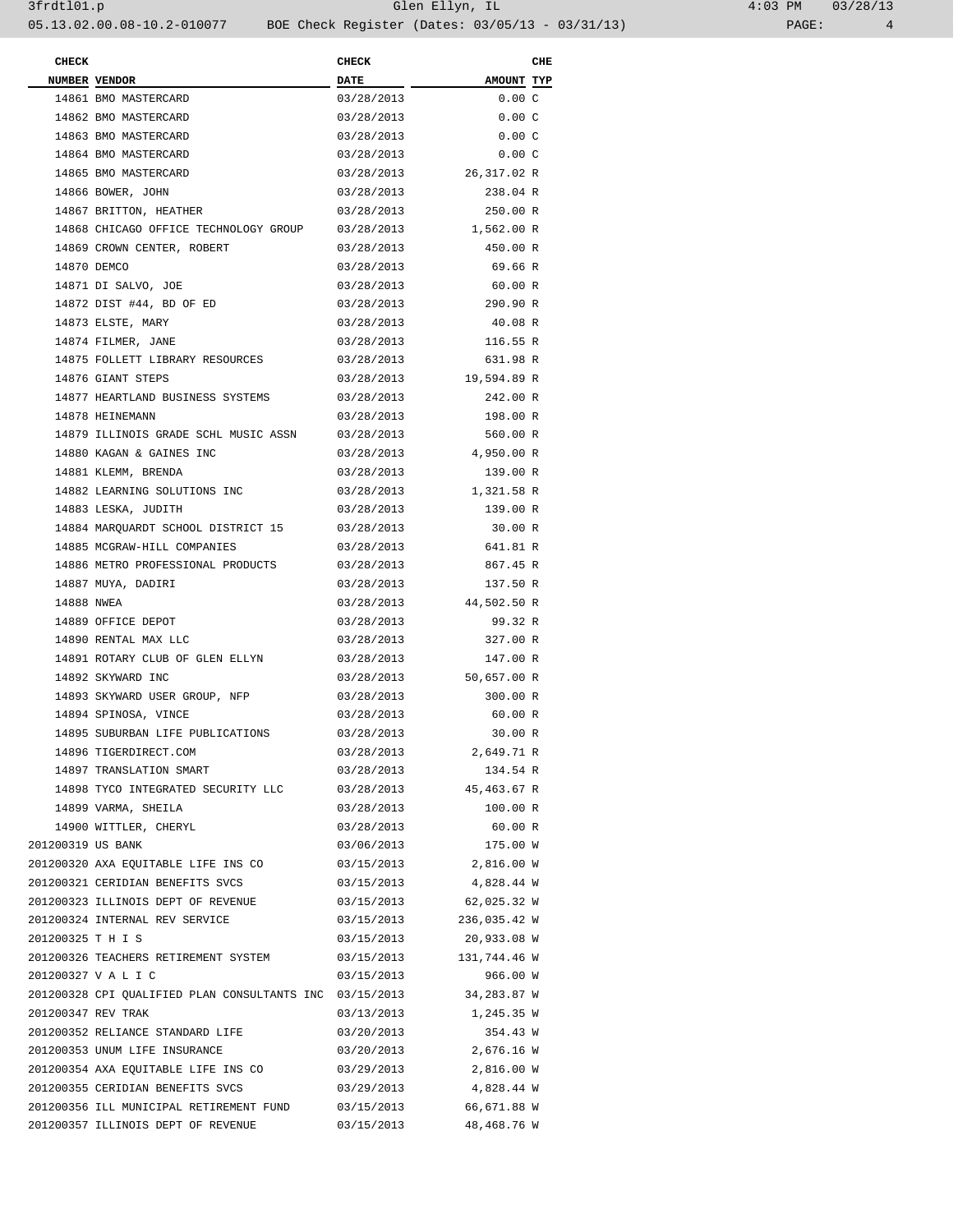|       | CHECK                                                                                                                               |                                                         | CHE                                                                                 |
|-------|-------------------------------------------------------------------------------------------------------------------------------------|---------------------------------------------------------|-------------------------------------------------------------------------------------|
|       | DATE                                                                                                                                |                                                         |                                                                                     |
|       | 03/15/2013                                                                                                                          |                                                         |                                                                                     |
|       | 03/15/2013                                                                                                                          |                                                         |                                                                                     |
|       | 03/15/2013                                                                                                                          |                                                         |                                                                                     |
|       | 03/29/2013                                                                                                                          |                                                         |                                                                                     |
|       |                                                                                                                                     |                                                         |                                                                                     |
| CHECK | NUMBER VENDOR<br>201200358 INTERNAL REV SERVICE<br>201200359 T H I S<br>201200360 TEACHERS RETIREMENT SYSTEM<br>201200361 V A L I C | 201200362 CPI QUALIFIED PLAN CONSULTANTS INC 03/29/2013 | AMOUNT TYP<br>188,570.71 W<br>15,680.47 W<br>99,333.47 W<br>966.00 W<br>34,438.62 W |

Totals for checks 1,649,381.47